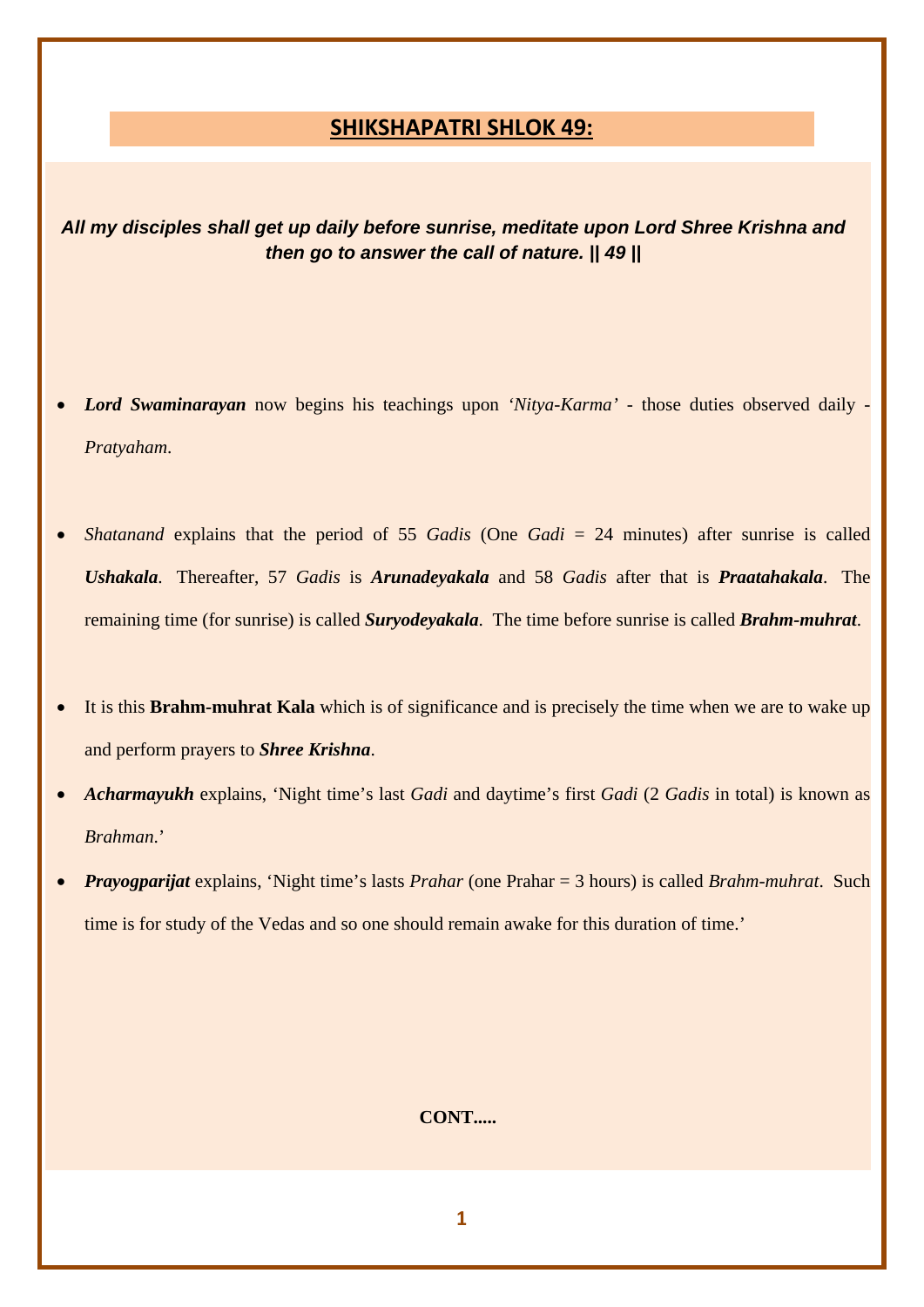#### **BHRAM-MUHRAT:**

**Bhram-muhrat** = when all the stars and constellations can be seen in the sky. These constellations should still be in the sky when a person takes a bath. Therefore, devotees should train themselves to wake up accordingly.

**Smrutiratnavali** explains the **consequence of sleeping during** *Brahm-muhrat* **–**

• 'By sleeping during *Bhram-muhrat*, one destroys their *Punya* (fruits of righteous actions). Those who unintentionally sleep during such time should perform *Pada-Krucchra Vrata* (involving severe fasting).

• *Bhram-muhrat* is for purpose of study of Vedas and devotion to God. It is the most purest and pious part of the day. Therefore, one can find peace of mind at this time and not be distracted from meditating upon the Lord Supreme.

- It is said that those who tackle a problem during such time will surely succeed in finding a solution to their problem. Those who perform worship during this time receive endless more fruits for their action. Such is the greatness of *Bhram-muhrat Kala*.
- For such reason, one should not sleep during this time of day and thus waste it in this way. After which one should meditate upon Shree Krishna, his *Bhaktas* and his *Tirtha Sthanas* - performing *Shree Krishna*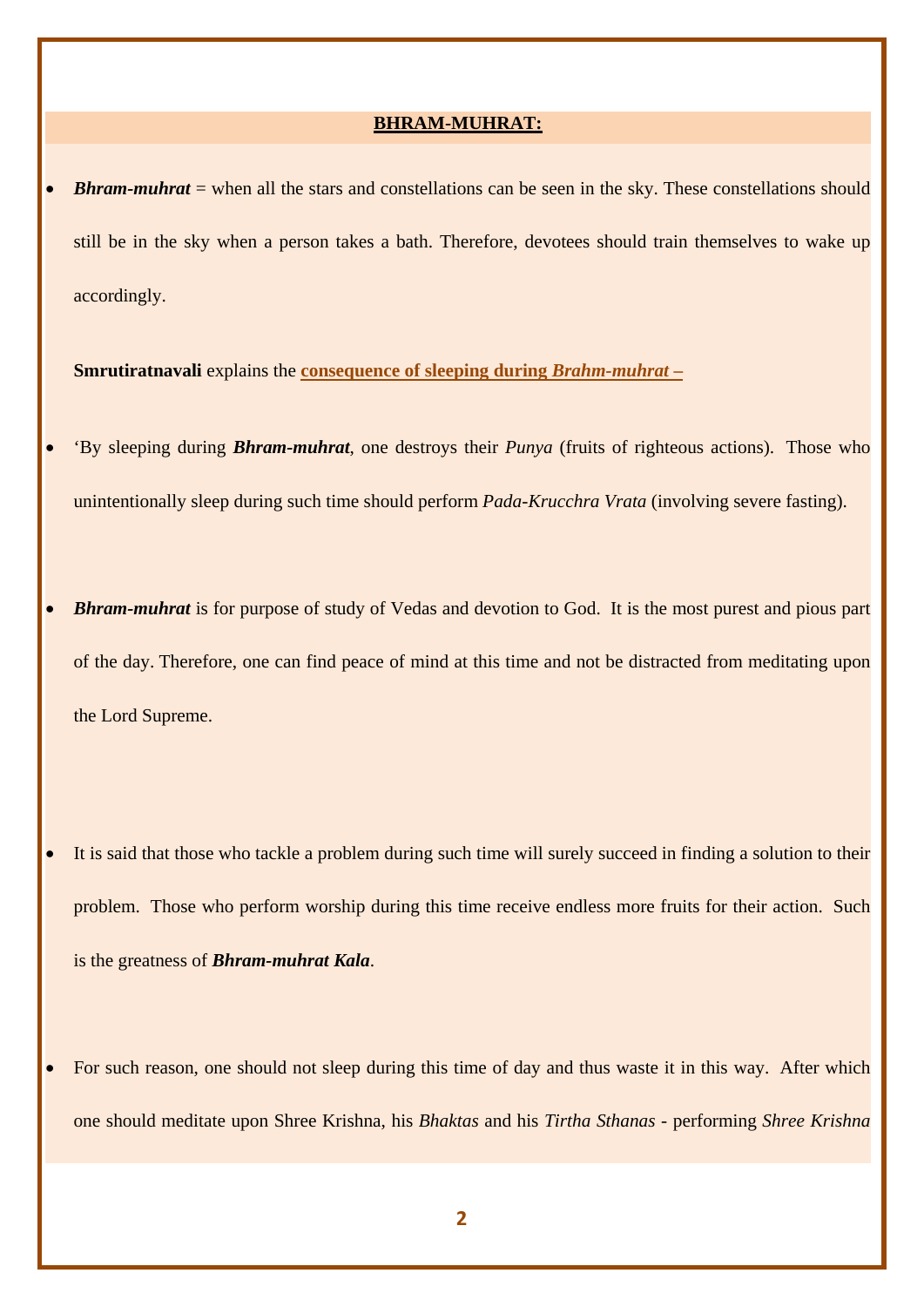### *Smaranam.*

- Some people have a habit of drinking tea, reading newspapers or switching on the radio as soon as they wake up! This does not suit a devotee.
- Sleep is considered to be a rehearsal of death. When God releases a devotee from the rehearsal, He should be thanked by the chanting of His name. This should thus, be taken place before performing ablutions, having a bath and others.
- One who chants God's name as soon as one wakes up in the morning in *Bhram-muhrat* would never have bad dreams. On waking up after having a bad dream, chanting God's name in meditation rids one of any bad luck. One who does not chant God's name soon after waking up does not become pure even after having a bath.
- *Shatanand* says that those who have woken early should perform *Smarana* for one *Gadi* (24 minutes). Those awaken late shall perform *Smarana* for two *Gadis* (48 minutes) and then go to answer the call of nature. It is ironic that we work opposite to this philosophy by reducing the time spent on *Smarana / Pooja*, the later we wake up!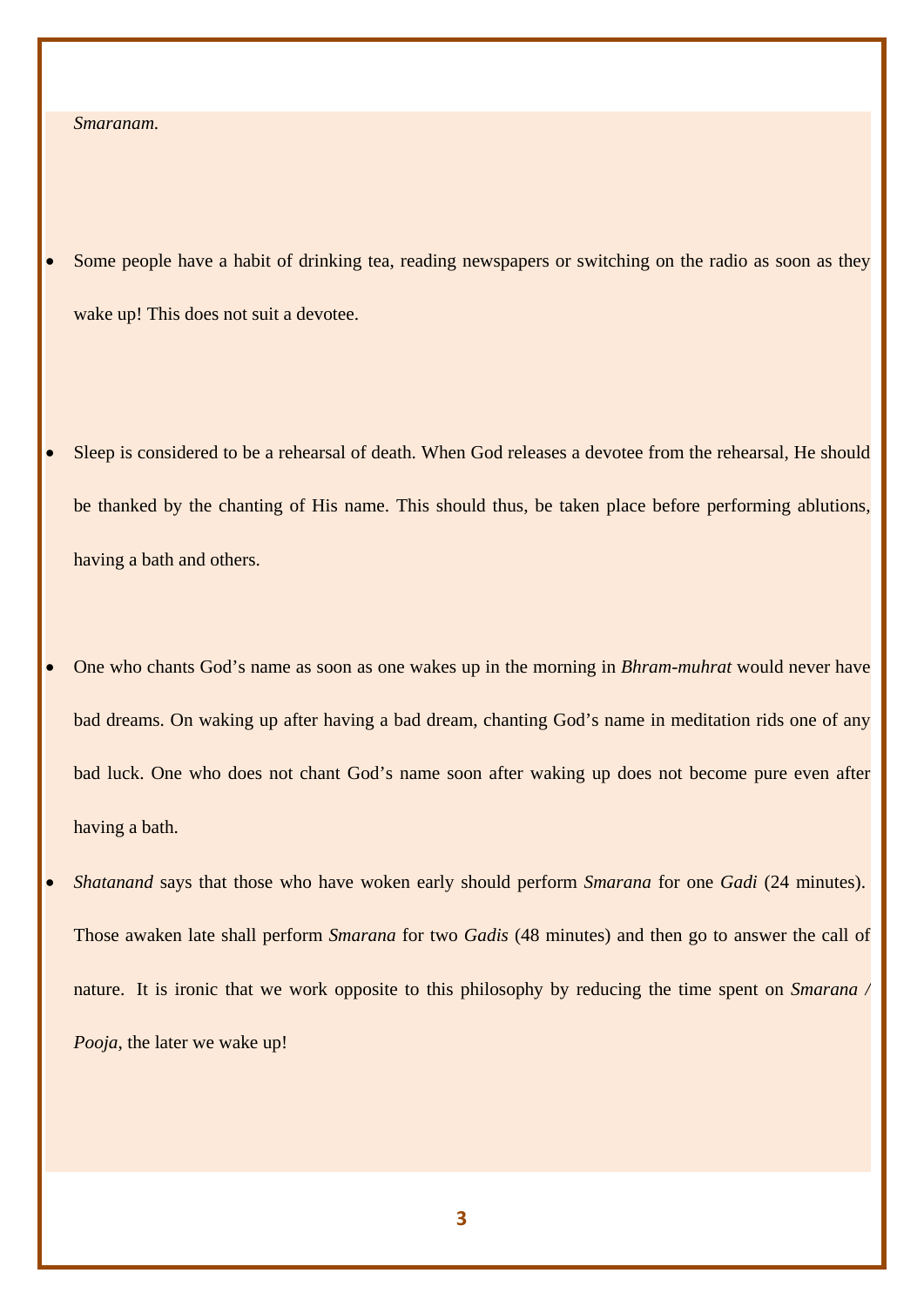# **CONT.... ANSWERING THE CALL OF NATURE:**

*Manu* explains the cleansing procedure after answering the call of nature: 'Using sand or mud (and water) one must cleanse their genitalia once, their knees thrice, their left hand ten times, both hands together seven times and their feet three times.' Only after such rigorous procedure does one become truly cleansed. It is surprising that many people don't even bother to wash their hands when going to answer the call of nature, never mind the rigorous procedure above.

• *Shatanand* **forbids** the use of various types of sand or mud - there are five in all: (1) that from a river etc., (2) from temples and other holy places, (3) from an underground burrow of a snake or ant-hill, (4) from a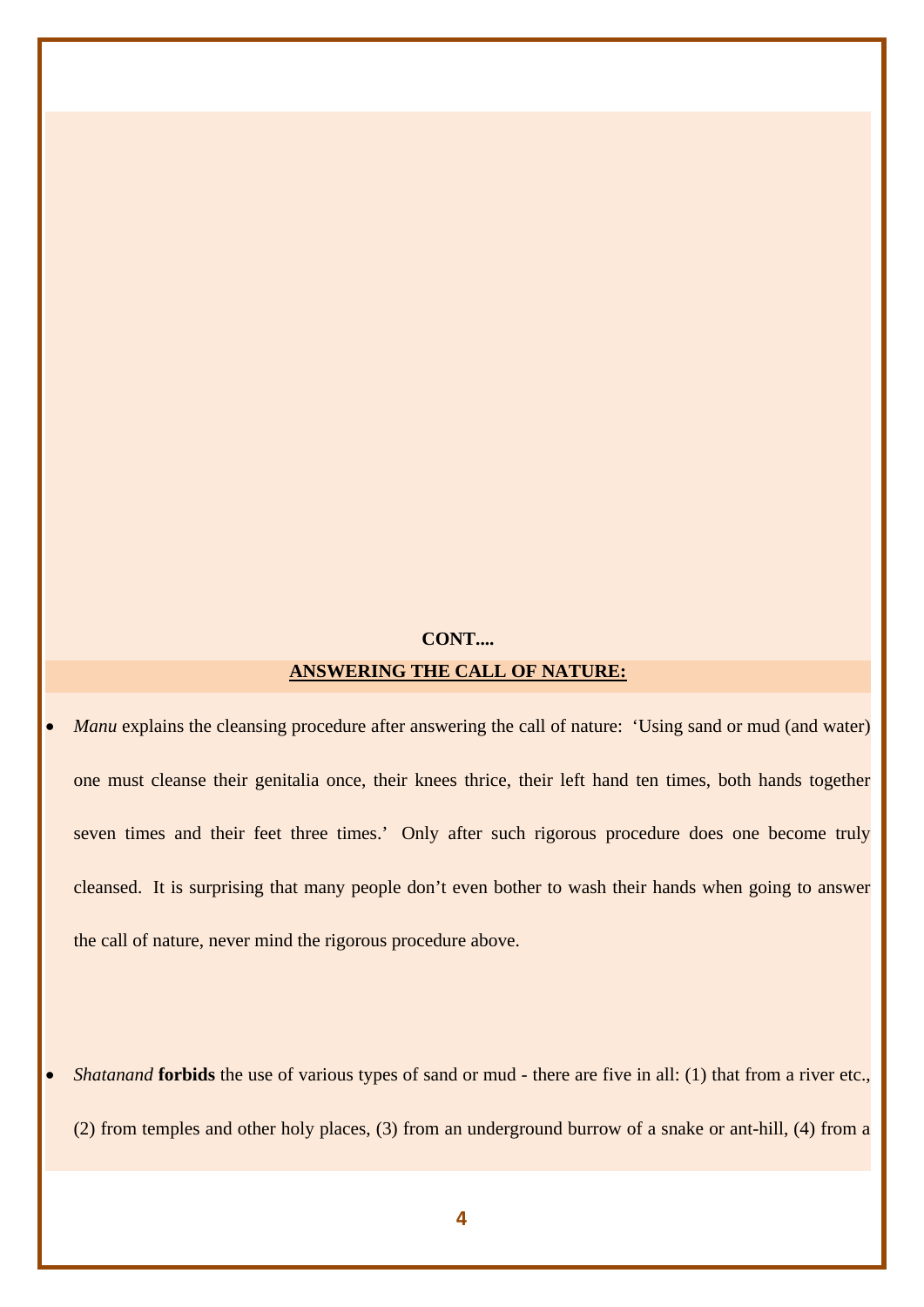mouse's burrow, (5) mud used by somebody else for the same purpose.

• *Shatanand* explains that those who do not properly cleanse themselves after answering the call of nature are degenerates. Therefore all should make sure that they follow these principles. Not only is it a religious thing but it is also for purpose of personal hygiene and the prevention of disease.

**Shatatap Muni** explains, 'Those who answer the call of nature in circumstances where there is no water to cleanse themselves should bathe once they have water, perform a special offering and drink a preparation of water and Ghee, purified with Gold. After which *Bhaskacharya* suggests further purification through fasting.

• Nowadays, most people use soap to cleanse their hands. This does not mean soap should be used instead of mud. A bar of soap is still not ideal. This is because, a bar becomes dirty when people rub it their dirty hands. A liquid soap dispenser is ideal. The reason being the germs from the hands cannot disinfect the dispenser or the soap inside.

## **CONCLUSION:**